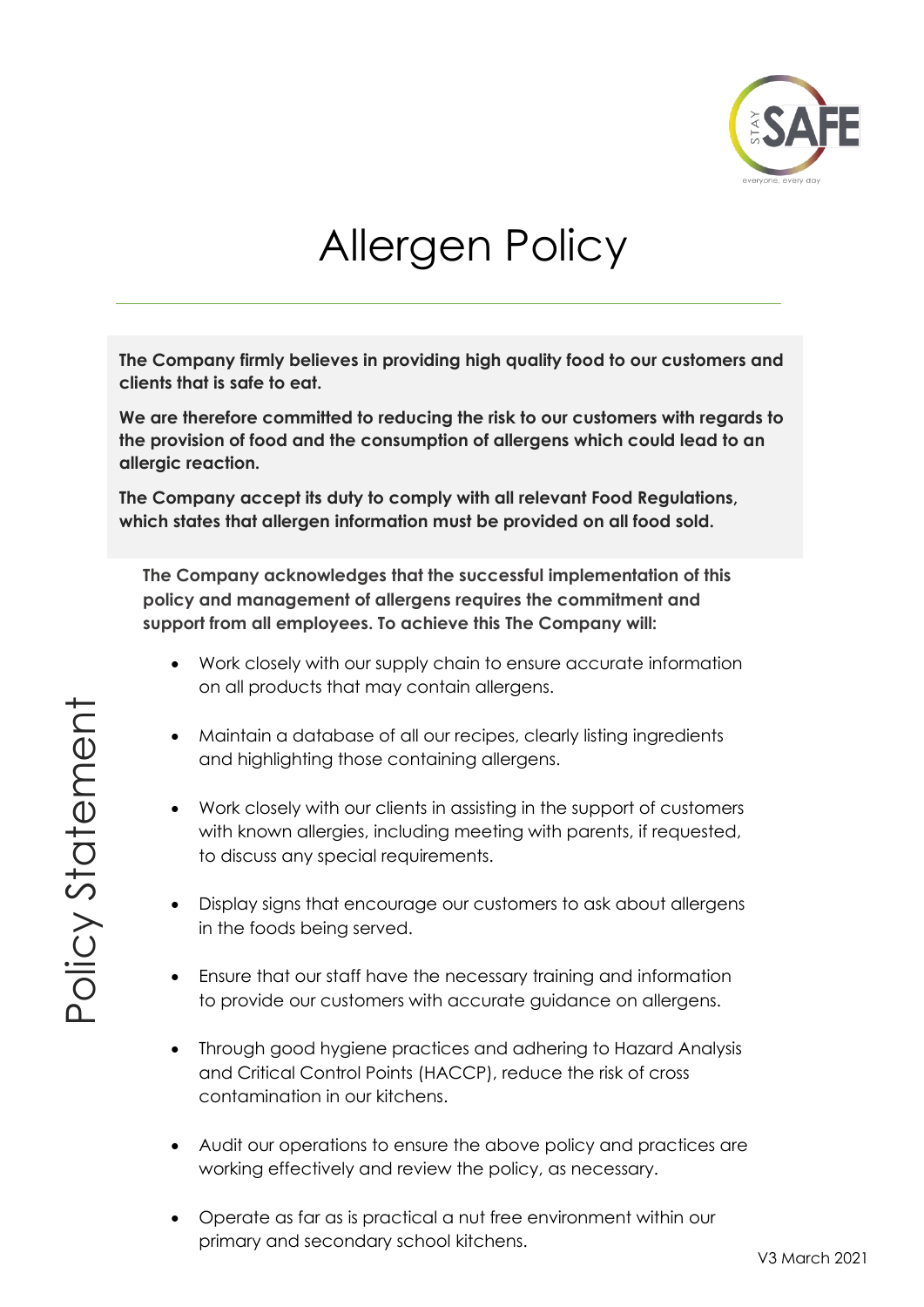# **Responsibilities**

#### **The Directors of the Company will:**

- Ensure the development and review the Company Allergen Policy.
- Ensure that the necessary resources are available for implementing the Allergen Policy and detailed arrangements, as well as the subsequent monitoring of performance.
- Ensure that the appropriate information, training and supervision is provided to all employees and apprentices.

#### **The QHSE Department will:**

- Develop the Company's Allergen Policy and Procedures to ensure that it is legal and moral obligations are met.
- Work with the Primary Authority Agreement to ensure the policy and procedures are assured advice.
- Ensure that the policy and procedures are communicated to all stakeholders to ensure its effective implementation.
- Provide relevant training material to ensure the effective implementation of the policy.
- Work with the Food Department to review and update policy and procedures when necessary.

#### **The Procurement Department & Food Department will:**

- Effectively communicate the Allergen Policy and procedures to all stakeholders.
- Ensure that all menu cycles are supported with accurate recipes and allergen information.
- Ensure that all recipes will have the relevant allergen information.
- Ensure that suppliers provide accurate allergen information on products on the Company Approved Product List (APL).
- Ensure that any changes to products and recipes are communicated to all relevant Managers.
- Provide additional support at Unit level where necessary.

#### **The Operations Manager will:**

- Ensure that all units have implemented the Company Allergen Policy and Procedures.
- Where necessary, with the Unit Manager, meet with Parents of **RED** category students to discuss and agree requirements where appropriate.
- Ensure a copy of this policy is shared and explained with the client.
- Discuss with the Client any issues concerning the means in which information concerning students with allergens is communicated to the Unit Manager, and the identification of them, *and* agreeing a solution to ensure that the allergen procedures can be fully implemented. Any agreed actions will be recorded in writing, using the Special Diets Form where applicable.
- Ensure that the client is kept informed of the outcome of any meetings with parents concerning special diets.
- Ensure that all units complete the Unit Allergen Self Audit at the beginning of each term.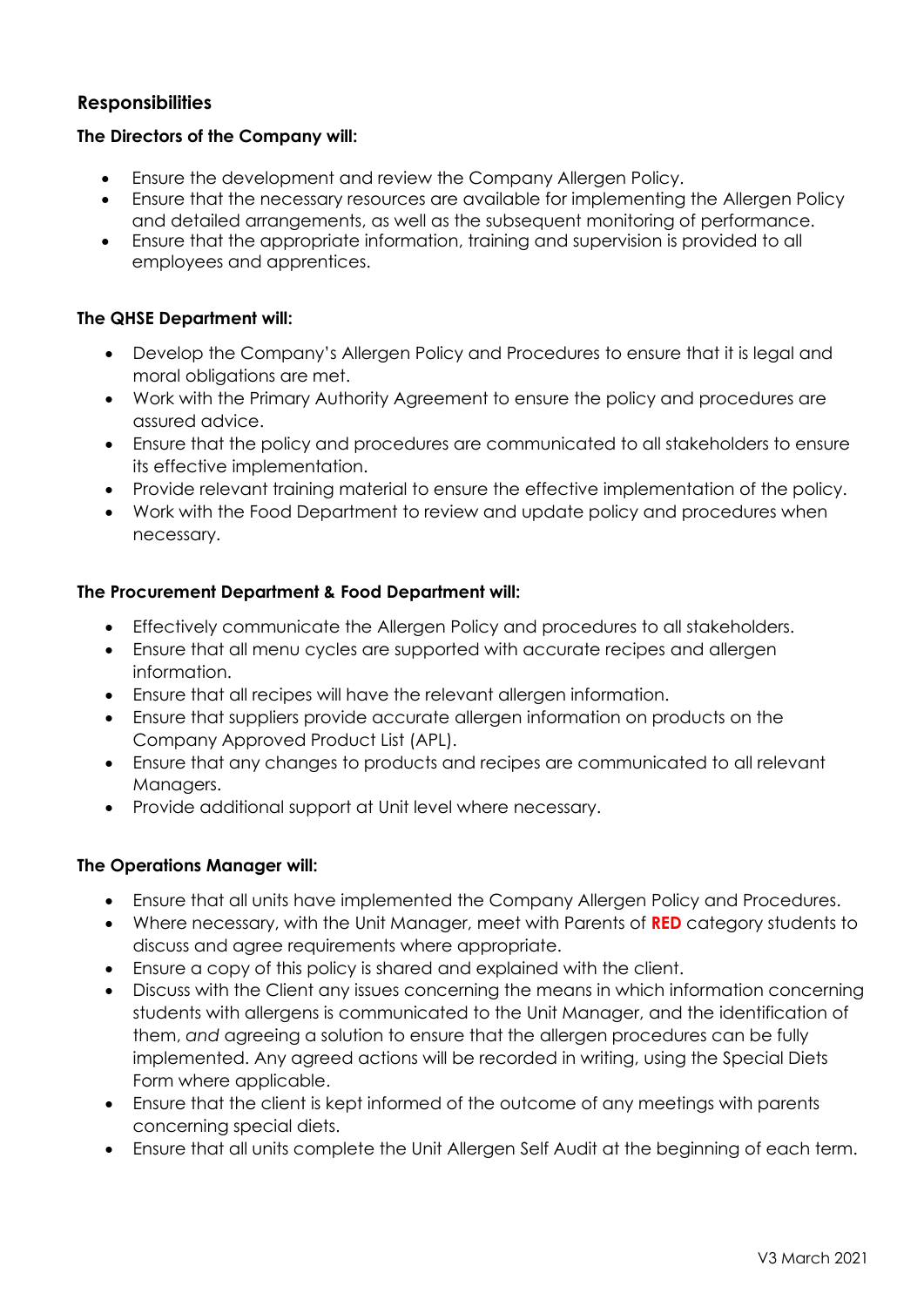## **The Unit Manager will:**

- Ensure that the Company*'s* Allergen Policy and procedures are followed at Unit level.
- Liaise with the school to identify which students have special dietary needs & use the school's procedures to identify them (through wristbands, lanyards)
- Where necessary, with the Operations Manager, meet with any parents to discuss any individual student requirements. Agreed outcome from any meetings to be recorded on the Special Diet Form.
- Ensure that the client is kept informed of the outcome of any meetings with parents concerning special diets.
- Ensure that where there are any **RED** category students the correct procedures are followed at all times.
- Enter student information onto the Unit's cashless system, where relevant.
- Ensure that all staff are aware of all information relating to students and their allergies.
- Purchase correct products as per the company recipes and company APL.
- Follow all recipes to ensure that allergen information is correct and up to date.
- Complete the allergen matrix when producing dishes, using information from recipes and ingredient packaging.
- Ensure that the all allergen matrices are reviewed and kept up to date to reflect any changes to recipes.
- To ensure that all allergen matrices are signed and dated when completed and/or reviewed.
- Check product packaging before use/consumption as the packing will carry the manufacturer/suppliers up to date information and update allergen information, as necessary.
- Complete the Company's allergen training and ensure all Unit staff *have been* trained.
- Support the School/Academy in the implementation of their own Allergy Procedures.
- Complete the Unit Allergen Self Audit at the beginning for each term and follow up on any actions.
- Immediately report any concerns or issues to their Operations Manager

## **All Company Employees and Apprentices will:**

- Ensure that they follow the correct procedures detailed in the Allergen Policy to ensure the safety of students.
- Cooperate with the company on matters of allergen management and control, including completing any training and reporting any concerns to their manager.

## **The School/Academy will:**

- As data controllers, collect information of students with food allergies and intolerances, ensuring this information is kept up to date.
- Provide the Catering Manager/Supervisor with an up-to-date list of students with any food allergies, intolerances or dietary requirements.
- Ensure that any communication between parents and the caterer goes through the School/Academy and be involved at each stage.
- For primary/infant schools, ensure that the School/Academy has a formal process of identifying students with special dietary requirements, such as lanyards or wrist bands. This process should not be based solely on photographs or teachers identifying the pupil.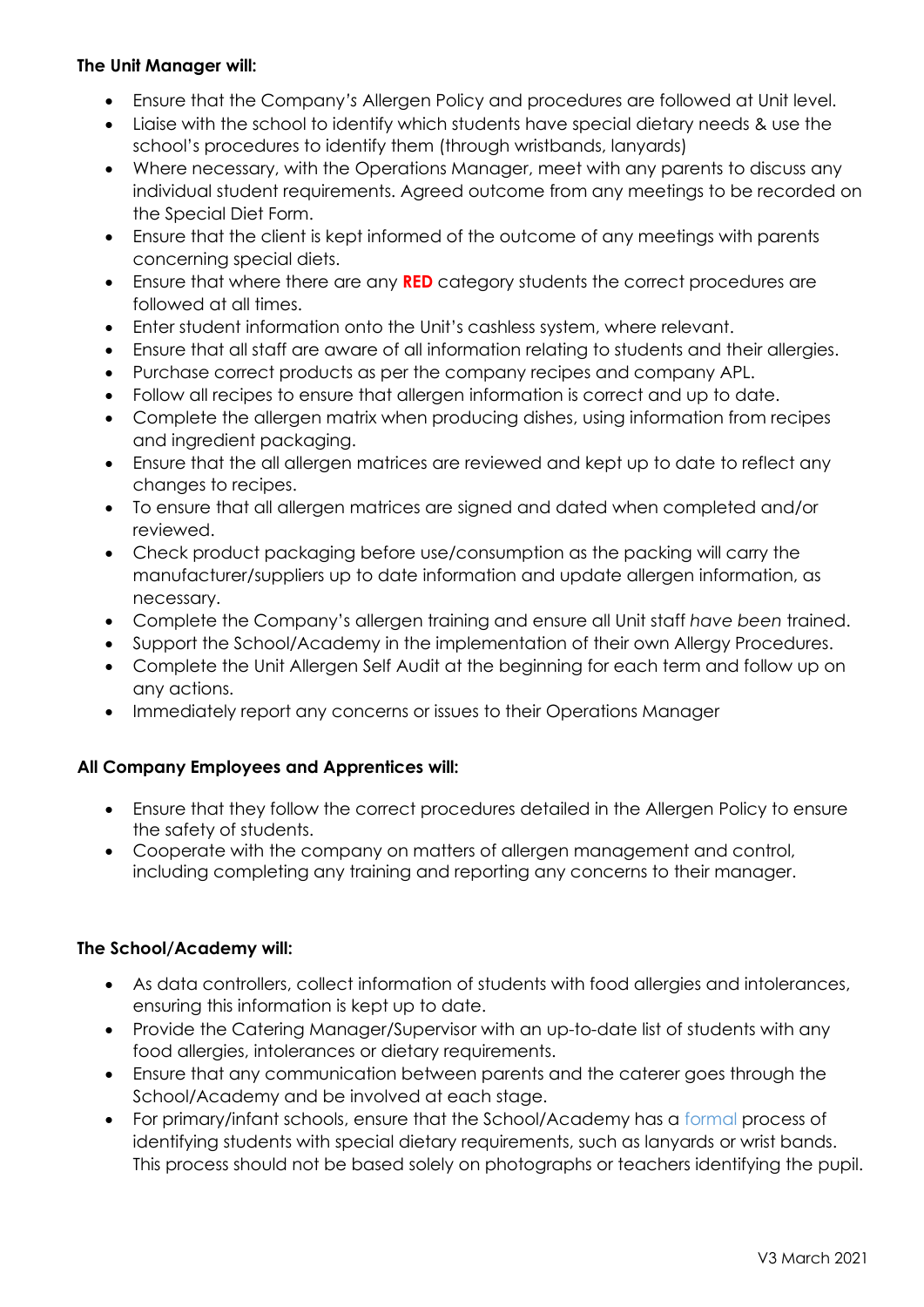- Ensure that all staff and lunchtime assistants are adequately trained on allergens and the school's procedures.
- Educate pupils about allergies and to support peers with special diets.
- Provide the Catering Manager/Supervisor with information relating to the school's Allergy Procedures/Policy.

#### **The Parent/Guardian/Carer will need to:**

- Inform the School/Academy of their child's allergy as soon as possible.
- Complete the Special Diets/Allergy Form and return to the school, providing a medical support for food allergies.
- Where necessary meet with the Operations Manager/ Unit Manager to discuss any specific requirements relating to their child's allergy. Information from these meetings to be recorded on the Special Diets Form by the Operations Manager/Unit Manager.
- Inform the School/Academy of any changes.

#### **The Student will:**

- Work with the catering team to follow agreed procedures relating to foods.
- Take care to *knowingly* avoid any foods which may cause an allergic reaction.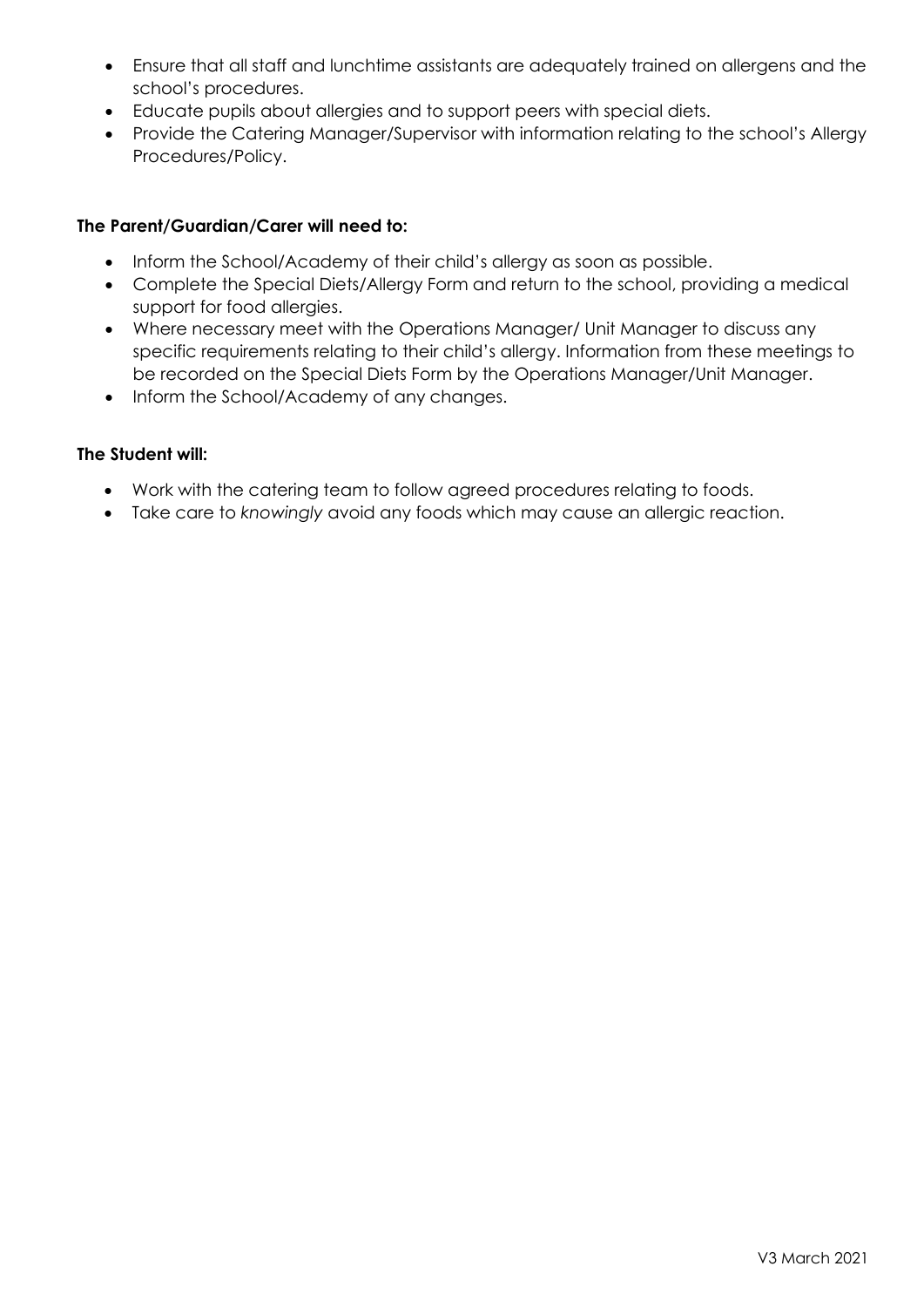## **Arrangements for Schools/Academies & Colleges**

As the majority of the company's business is in the education section the following arrangements apply:

It is important for the safety of our customers that a Unit has accurate and relevant allergen information on the foods that it produces and services. The information on the 14 allergens will be recorded on Company recipes and Unit Allergen Matrices

Working with suppliers, allergen information is uploaded onto the recipe database. All company recipes are kept on this database where each ingredient is clearly listed.

Due to the possible severity of nut and peanut allergies, as a company we will not knowingly serve foods containing nuts or peanuts, such as peanut butter, Nutella, nut oils and foods containing nuts within our primary and secondary schools. Only with the signed agreement of our client will we serve products that contain nuts.

Whilst we are unable to completely eliminate the possibility that nut, or nut products may be present in ingredients supplied to us, we require our suppliers to make practicable efforts to ensure they comply with this. However, in colleges and workplaces we do not avoid products containing nuts or peanuts.

It is our legal obligation to provide accurate allergen information about the foods that we produce and service. However, in order to meet this obligation, we need schools to provide us with up to date and accurate information of students that have allergies or intolerances.

Where we have been informed of a student with severe allergies or who has suffered from anaphylactic symptoms they will be categorised as **RED** and will be treated in line with the procedures set out. Other students with an intolerance will be categorised as **AMBER.**

Some families and students may have a dietary preference based on lifestyle choosing to exclude or include certain foods. These students will be categorised as **BLUE.**

Working with the school/academy we will seek to make the relevant information available to parents/carers of students who have food allergies.

Photos and allergy requirements of students should be supplied by the school/academy to the catering team in hard copies which are visible within our kitchens. Where systems allow, this information will also be entered on to the Unit's cashless systems. Catering teams are briefed on requirements and made aware of allergies and special dietary requirements.

Clear signage is displayed, specifically directing any customers with allergy concerns to a member of our catering team*s*. Our teams have access to print outs from our recipe database. Further escalation of this process can be taken directly to the catering manager on site and subsequently to our team of Operations Managers and Head of Food

The successful implementation of the Allergen policy requires the support and cooperation of the Procurement Department, Food Team, Unit Manager/Supervisor, all employees, The School/Academy, The Parent/Guardian/Carer and the Student*s*.

Failure to follow the allergen procedures will be deemed as a breach of Company policy and result in disciplinary action which could result in dismissal as gross misconduct.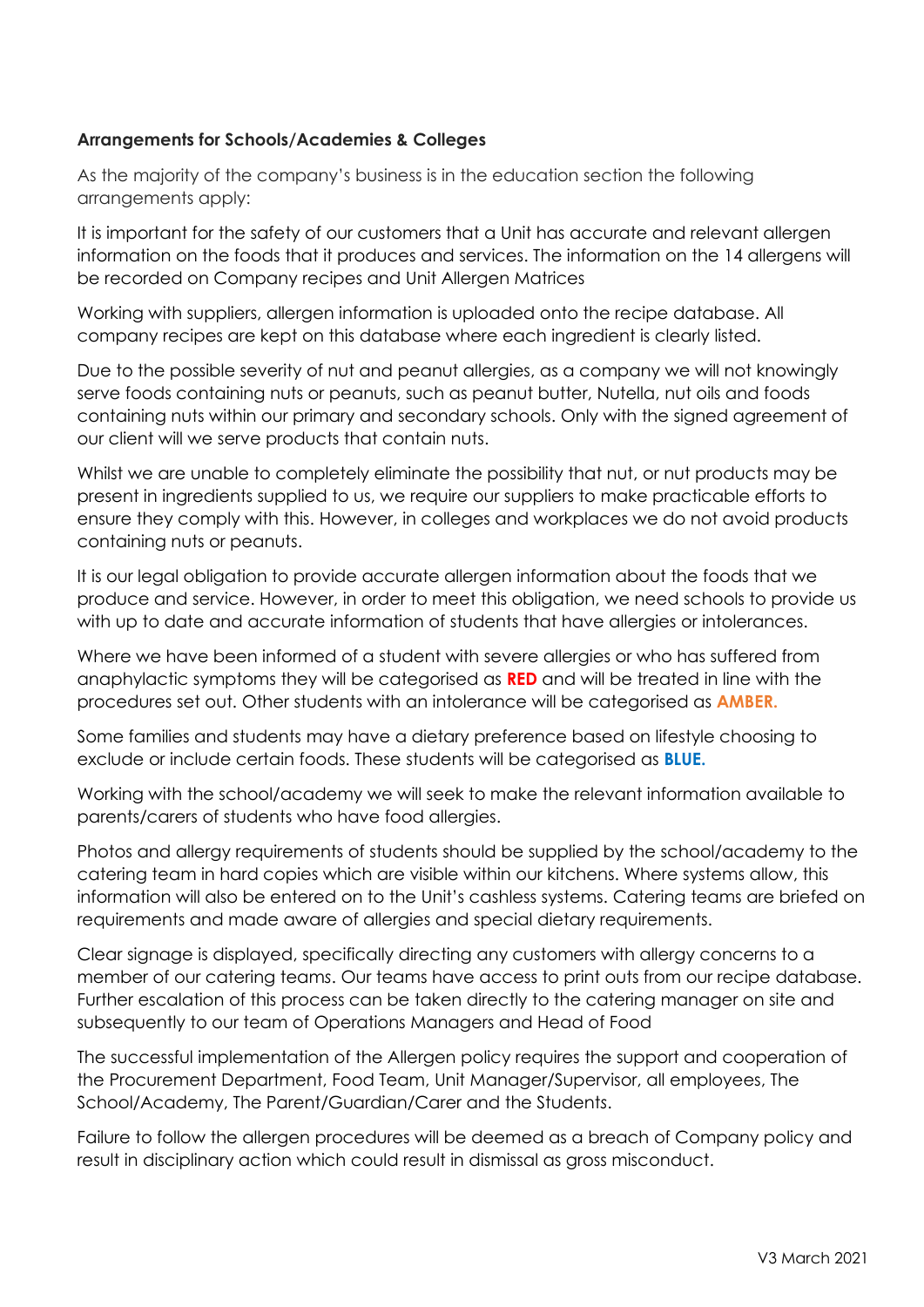# **Special Diets**

In order to ensure *that* the safety of students, particularly at primary school, the following procedures categorises the student depending upon their needs:

- **RED** severe reaction/anaphylactic symptoms disclosed.
- **AMBER** food/allergen intolerance
- **BLUE** excludes foods due to lifestyle preference.
	- **RED** will have an agreed plated meal prepared & served if requested.
	- **AMBER** will be a suitable meal served from the counter.
- **BLUE** will be a suitable meal served from the counter.

Prior to the beginning of each term the school must provide the Unit Manager with written confirmation of the allergen and special diet requirements for the students that have allergies or dietary requirements. In addition, the school must provide this information for new students or any changes throughout the year.

Ideally this information should be provided using the Company's Special Diets Form and signed by the student's Parent/Guardian/Carer and supported by medical evidence where appropriate. The information on this form will be used to categorise the student's dietary needs. A photo of the student should be supplied as well. If a student is categorised as **RED,** then the Operations Manager/Unit Manager may need to meet the parents/guardian/carer to discuss the students' needs and agreed actions in other to minimise any risk. This will also include permission to share any information with the catering team. These must be documented on the Special Diets Form. As each stage is completed the Special Diets Procedure Tracker is signed off. Until this process has been completed the student will only be offered meals from the Allergen Free Menu or are to supply their own packed lunch.

Best practice, to ensure that this information is clearly communicated to all of the Catering Team is to transfer the student's photo and details of the foods that **MUST NOT** be served onto the relevant Allergen Sheets – **RED**, **AMBER** or **BLUE**

Ideally these sheets should be displayed in a prominent area of the catering department, near to the service point, where staff can easily refer to them at service. However, they should not be in view of others, such as teachers, visitors and students. Where this is not possible then a file containing this information, in the same format, must be available. Whatever method is used all staff must be trained and made fully aware of it.

# **RED Category Controls**

Once the procedures above has been followed and a menu agreed for the student the following controls must be in place at all times

The Manager/Chef must communicate to the kitchen when food for **RED** category students is being prepared. Where possible this should be in a separate area, if this is not possible then separated by time from other foods containing allergens. Prior to preparation the area and all equipment must be thoroughly cleaned using the 2-stage cleaning method and/or dishwasher to prevent cross contamination.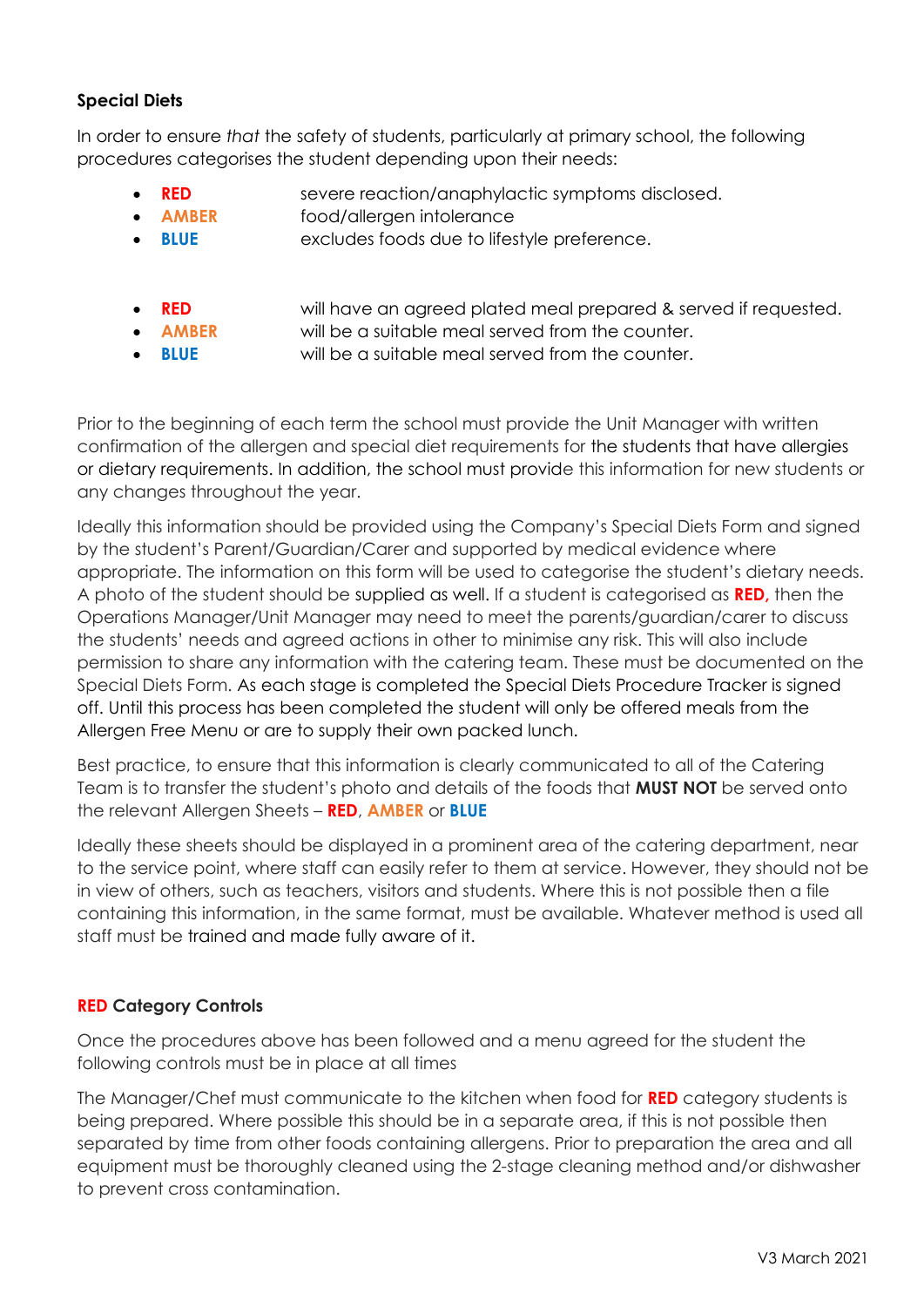When preparing the meals, the Manager/Chef must thoroughly wash their hands and wear a disposable plastic apron over their uniform to prevent cross contamination. (The same control used when handling raw meat should apply). Care must be taken at all stages to prevent any allergen cross contamination including storage of ingredients, preparation, cooking and service.

Once completed the meal (main course and dessert) must be plated and double wrapped in cling film, then clearly labelled with the student's name, date and dish description. If the cling film at any time is torn, removed or damaged the meal **MUST NOT** be served and immediately disposed of. It is the Manager/Chef's responsibility to check the dish before service to ensure that it is correctly covered and labelled.

The meal must be clearly identified to the members of staff responsible for serving the student, this information must be communicated directly to the staff by the Manager/Chef during the pre-service briefing.

The meal must be served directly to the student by the nominated member of staff responsible for serving the student.

The Allergen Free Meals Sheet must be signed by the person who has prepared the meal and the person who has served the meal. A master copy of this can be found in the Unit Allergen Folder. These must be retained for 6 weeks.

It is for the student's safety that the above procedures are followed at all times, if at any time this cannot be followed then the Unit Manager must agree an action with the school.

At no time should a **RED** student be served food from the counter due to the risk of cross contamination, unless agreed by the parent and documented on the Special Diets Form.

## **AMBER & BLUE Controls**

Students that are **AMBER** or **BLUE** can be served from the counter ensuring that they are served the correct meal. Staff must be briefed before service by the Unit Manager/Chef using the Pre-Service Briefing Sheet.

For delivered Services the above procedures must be followed for **RED**, **AMBER** & **BLUE** students. Any **RED** meals need to be double wrapped in cling film and transported to avoid cross contamination, ideal in a separate container. If this is not possible the parents of **RED** student must be made aware of transport arrangements and clear that they are sufficient. In addition, a completed accurate Allergen Matrix for all dishes must accompany the food being delivered for service. The matrix must be completed and signed by the production kitchen and handed to the service employees, who must sign upon receipt. This matrix must be kept for a period of 6 weeks.

This policy must be read in conjunction with the Guide to Provision of Special Diets in Schools, produced by the Food Department.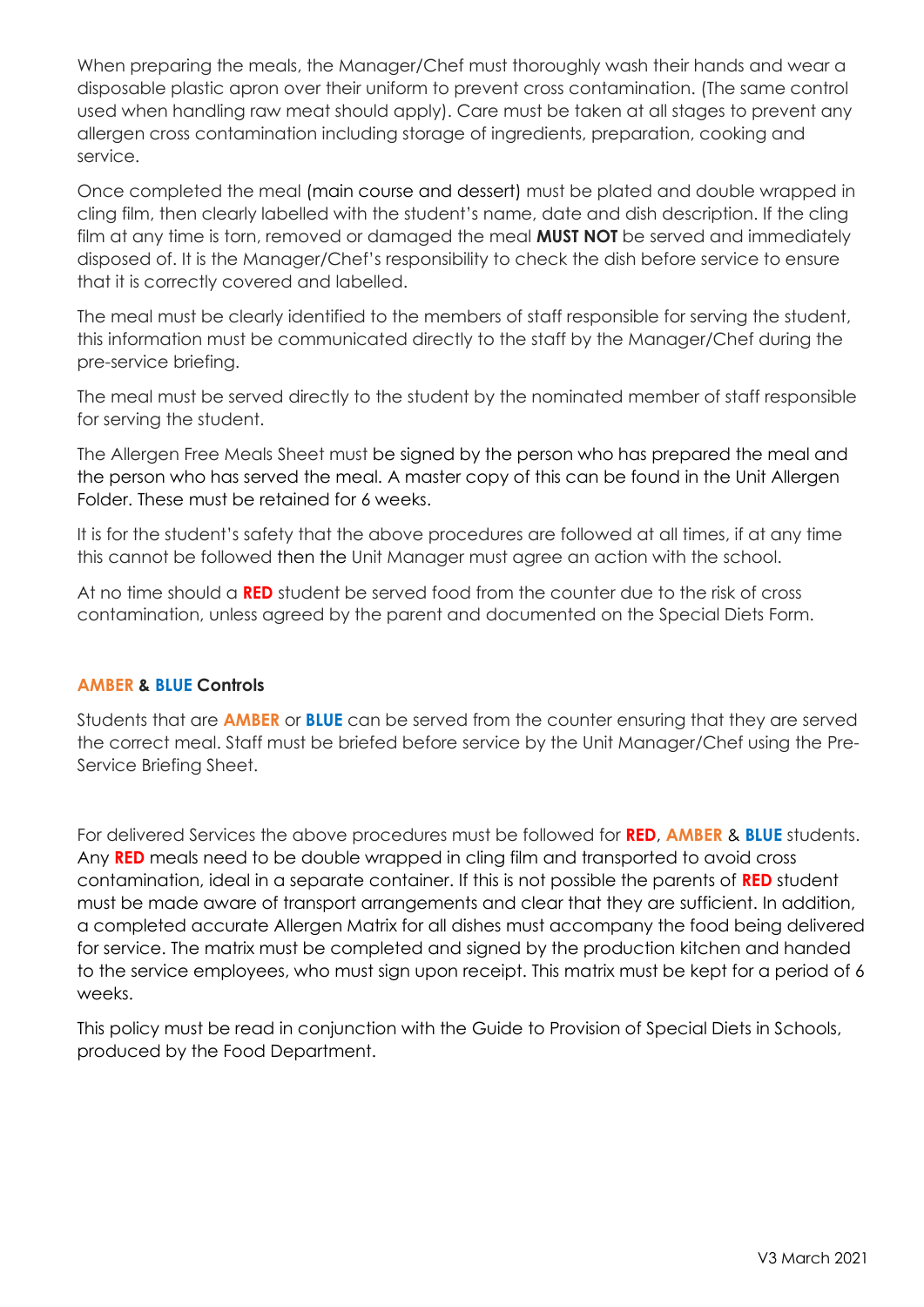#### **General Food Production and Service**

It is important to reduce the risk of cross contamination with allergens in the general production and service of foods within the business. The following procedures are in place to reduce the risk:

- Cleaning work areas down, using 2 stage cleaning, in between preparing different foods.
- Ensuring all equipment and utensils are cleaned in-between usage.
- Storing ingredients and foods in closed and labelled containers, this includes the Dry Stores, fridges and freezers.
- Keep ingredients containing allergens separate from others.
- Washing hands thoroughly between preparing different foods.

Cooking can also result in cross contamination – such as chips cooked in the same oil as fish cannot be considered gluten or fish free.

When cooking allergen free foods, the use of separate clean oven cloths maybe needed to prevent cross contamination where relevant.

Due to nature of the business, it is not possible to completely eliminate the risk of cross contamination, unless a meal is produced for an individual in line with procedures for a **RED** category student.

At no time will the company make a free-from claim.

Any allergens contained within the foods produced on site must be clearly communicated to any customer upon request. This information is produced in the form of an Allergen matrix and must be available for all foods in all service areas.

An accurate Allergen Matrix must be available for all foods served in the Unit to ensure that verbal information is accurate and can be cross referenced. The relevant/daily allergen matrix must be displayed on the orange clipboard in each service outlet.

Allergen Matrices for lunchtime service must be reviewed/updated each time the dishes are prepared within the menu cycle, the matrix must signed and dated.

Allergen matrices for services such as cold deli, hot deli, cakes must be reviewed at a minimum of once a term unless ingredients or product recipes have changed. The matrix must be signed and dated at each review.

Staff should also be aware and vigilant of cross contamination during service, such as salad bars, unwrapped cakes sharing a display unit, serving utensils & spillages.

It is a legal requirement that any brought in pre-packed foods containing any of the key allergens must be clearly labelled to identify them. Some products may also contain the statement 'may contain' which highlights the possibility of cross contamination from the factory or production. These products will not be suitable for students with severe allergen risk due to the risk of cross contamination.

It is important that all foods be labelled to identify if they contain any of the key allergens, therefore all in house produced will be labelled with the appropriate allergen label when stored in the fridge, freezer or dry stores. In addition, any foods that have been decanted from the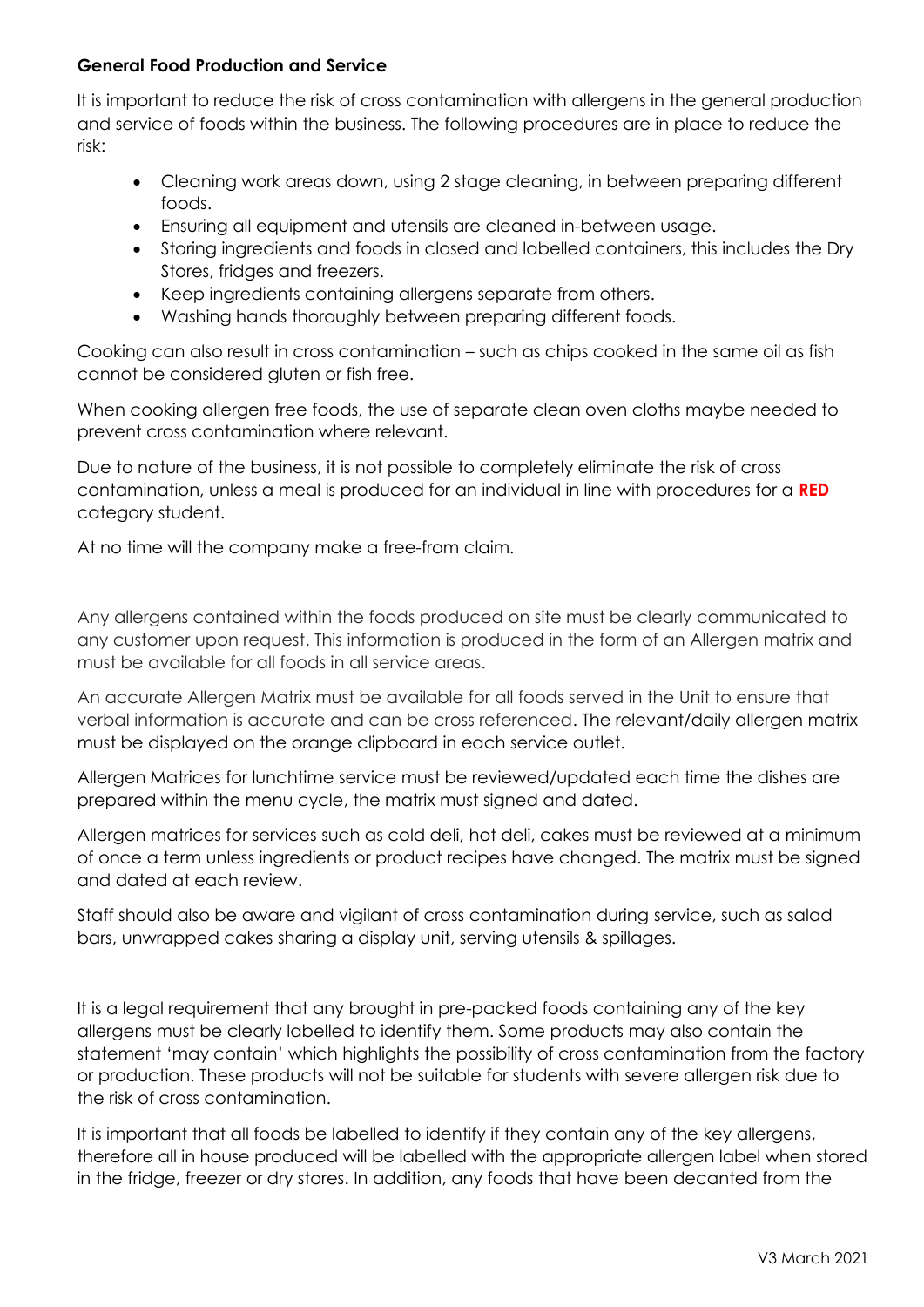original packaging will need to be labelled with the appropriate allergen label. Foods still in the original packaging do not need an allergen label as the manufacturer's information is available, even if opened, however they still need to be date labelled.

Foods such as in-house sandwiches & baguettes do not need labelling as the allergen information is available on the relevant allergen matrix, until the requirements of Natasha's Law are implemented.

The Allergen Notice must be clearly displayed in a prominent position in all service areas instructing customers to ask a member of the Catering staff about allergens in the food produced on site.

# **Hospitality Catering**

Where possible it should be established at the time of booking if any persons attending have any allergies or special dietary requirements.

If YES separate foods must be prepared and labelled - following the procedures list in the **RED**  category controls section.

An Allergen Matrix needs to be completed for each booking to ensure that any allergen information can be accurately communicated upon request. This needs to detail each item being served.

If the hospitality is taking place during normal service times, then an A5 sign needs to be displayed.

For hospitality booking outside of normal service times or in remote locations then completed, accurate Allergen Matrix must be sent.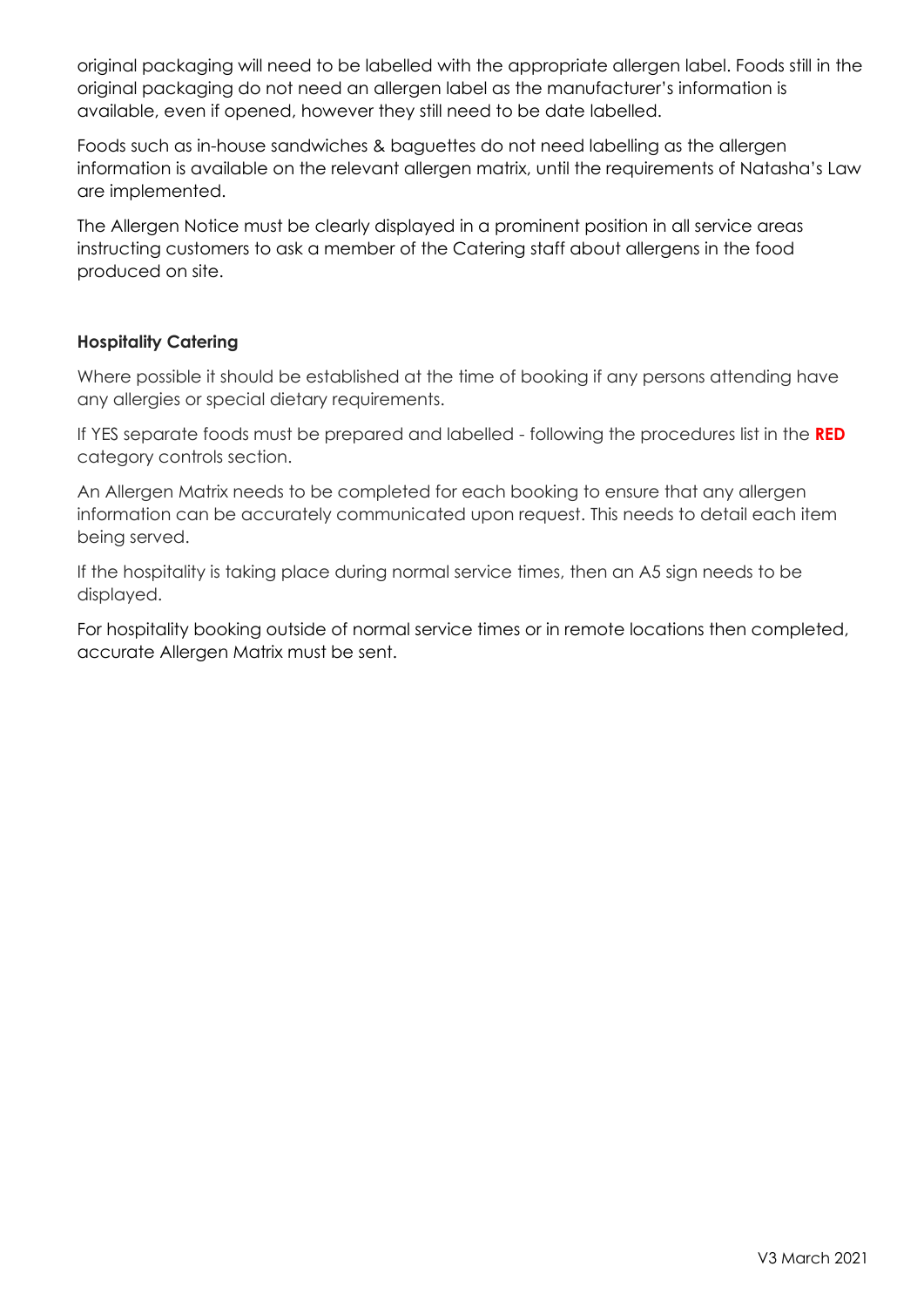# **Arrangements for all other businesses (workplace/general public)**

Any allergens contained within the foods produced on site must be clearly communicated to any customer upon request. This information is produced in the form of an Allergen matrix and must be available for all foods in all service areas.

An accurate Allergen Matrix must be available for all foods served in the Unit to ensure that verbal information is accurate and can be cross referenced.

Staff should also be aware and vigilant of cross contamination during service, such as salad bars, unwrapped cakes sharing a display unit, serving utensils & spillages.

It is important to reduce the risk of cross contamination with allergens in the general production and service of foods with the business. The following procedures are in place to reduce the risk:

- Cleaning work areas down, using 2 stage cleaning, in between preparing different foods.
- Ensuring all equipment and utensils are cleaned in-between usage.
- Storing ingredients and foods in closed and labelled containers, this includes the Dry Stores, fridges and freezers.
- Keep ingredients containing allergens separate from others.
- Washing hands thoroughly between preparing different foods.

Cooking can also result in cross contamination – such as chips cooked in the same oil as fish cannot be considered gluten or fish free.

When cooking allergen free foods, the use of separate clean oven cloths maybe needed to prevent cross contamination where relevant.

Due to nature of the business, it is not possible to completely eliminate the risk of cross contamination.

At no time will the company make a free-from claim.

It is a legal requirement that any brought in pre-packed foods containing any of the key allergen must be clearly labelled to identify them. Some products may also contain the statement 'may contain' which highlights the possibility of cross contamination from the factory or production. These products may not be suitable for customers with severe allergen risk due to the risk of cross contamination.

It is important that all foods be labelled to identify if they contain any of the key allergens therefore all in house produced will be labelled with the appropriate allergen label when stored in the fridge, freezer or dry stores. In addition, any foods that have been decanted from the original packaging will need to be labelled with the appropriate allergen label. Foods still in the original packaging do not need an allergen label as the manufacturer's information is available, even if opened, however they still need to be date labelled.

Foods such as in-house sandwiches & baguettes do not need labelling as the allergen information is available on the relevant allergen matrix, until the requirements of Natasha's Law are implemented.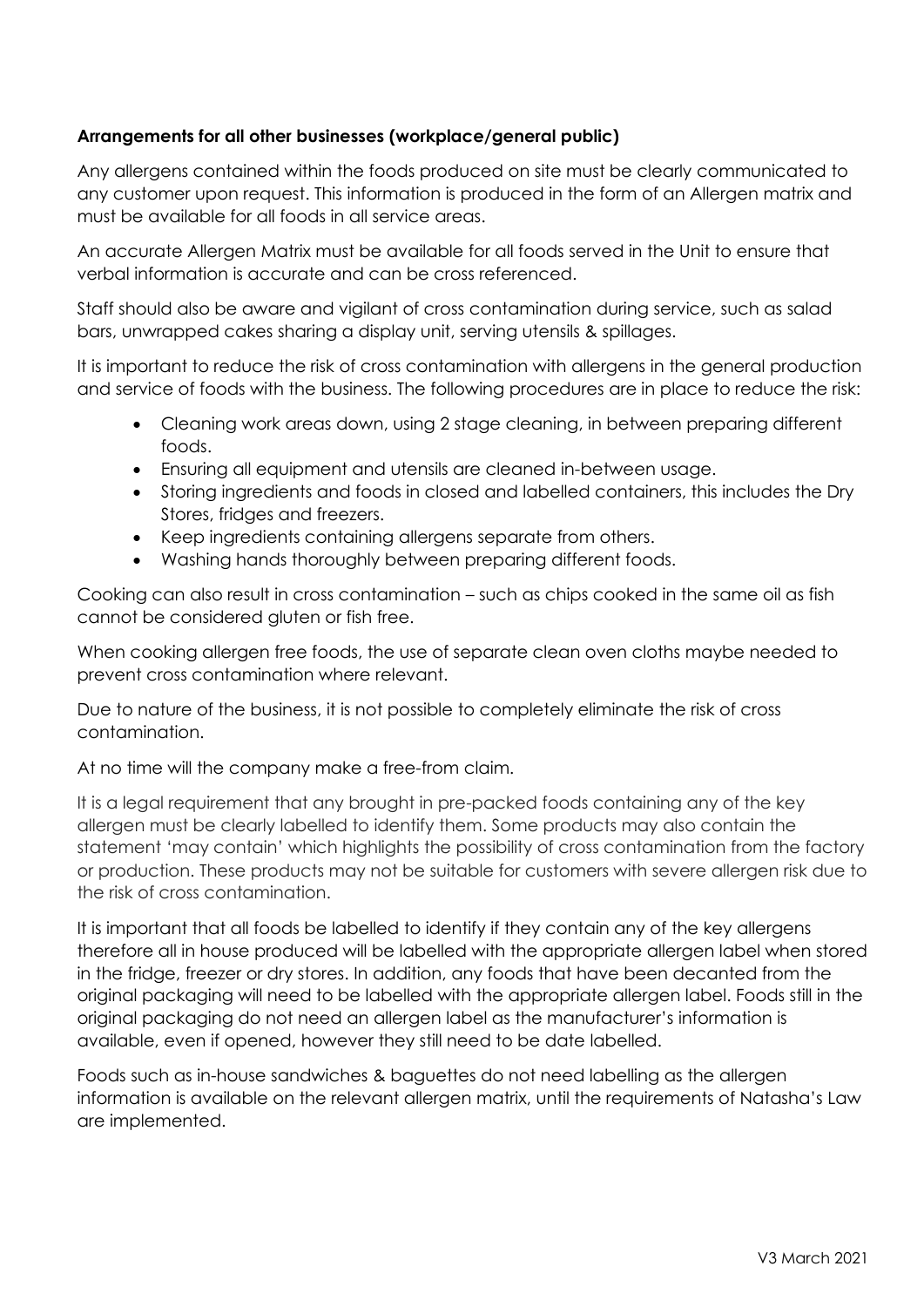The Allergen Notice must be clearly displayed in a prominent position in all service areas instructing customers to ask a member of the catering staff about allergens in the food produced on site.

# **Allergen Investigation**

Any Allergen incident or near miss must be report by the Unit Manager to their Operations Manager immediately. The QHSE Department and Head of Food must all be informed the same day.

All incidents must be investigated by a member of the Operations Team within 24 hours of the incident occurring in order to establish the root cause of the incident. This includes a review of procedures, employee knowledge and compliance with procedures. Once completed the findings will be communicated to all relevant parties and any required action taken.

Any allergen incident resulting in hospital treatment will be reported to Worcestershire Regulatory Services under the Primary Authority Agreement by the QHSE Department.

## **Training**

All employees must complete the relevant training necessary in order to keep our customers safe and support the effective implementation of the Allergen Policy. This includes:

#### **Allergen Induction Training**

All employees complete this either pre-employment or on Day 1 of employment.

- Introductions to Allergens
- The importance of allergen management and controls
- How allergen information is provided within our business

## **Allergen Policy and Procedures**

This training is completed by all employees involved in food production and service. The roles & responsibilites section will vary depending on who is being trained. This is completed during Week 1 where necessary.

- Company Allergen policy and Unit procedures, company recipes and allergen matrices.
- Roles and responsibilites in dealing with allergens,
- Red, Amber and Blue category students and relevant procedures
- Risk of cross contamination when storing preparing and serving foods and relevant controls.
- Supporting documentation

#### **Online Allergen Training**

All employees complete the online Allergen training within the first 3 weeks of employment. The training includes:

- The 14 food allergens
- Symptoms of an allergic reaction